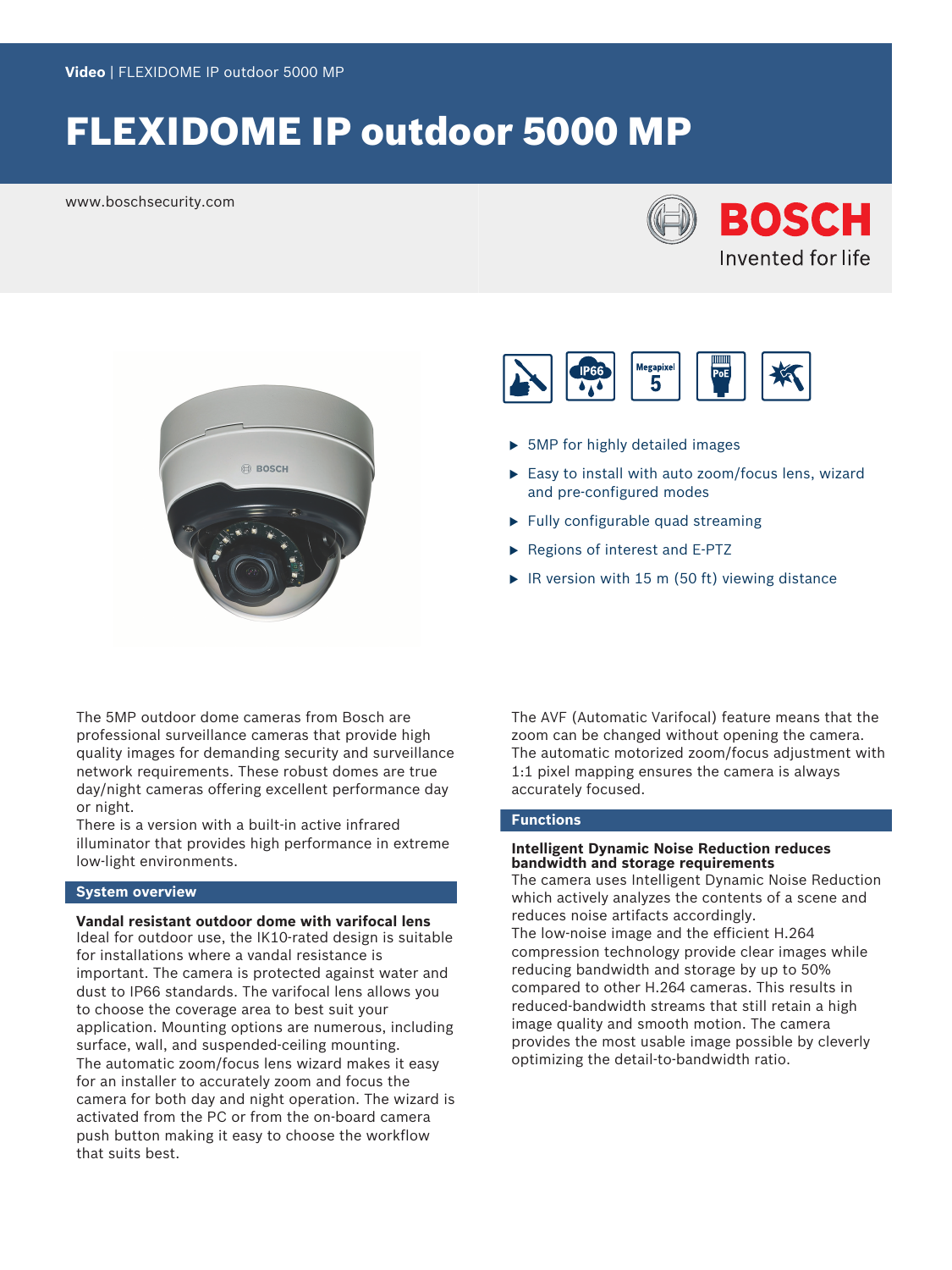# **Area-based encoding**

Area-based encoding is another feature which reduces bandwidth. Compression parameters for up to eight user-definable regions can be set. This allows uninteresting regions to be highly compressed, leaving more bandwidth for important parts of the scene.

# **Bitrate optimized profile**

The average typical optimized bitrate in kbits/s for various frame rates is shown in the table:

| fps | 5MP  | 480 <sub>p</sub> |
|-----|------|------------------|
| 12  | 1753 | 438              |
| 5   | 1136 | 284              |
| າ   | 489  | 122              |

#### **Multiple streams**

The innovative multi-streaming feature delivers various H.264 streams together with an M‑JPEG stream. These streams facilitate bandwidth-efficient viewing and recording as well as integration with third-party video management systems.

Depending on the resolution and frame rate selected for the first stream, the second stream provides a copy of the first stream or a lower resolution stream. The third stream uses the I-frames of the first stream for recording; the fourth stream shows a JPEG image at a maximum of 10 Mbit/s.

### **Two-way audio and audio alarm**

Two-way audio allows the operator to communicate with visitors or intruders via an external audio line input and output. Audio detection can be used to generate an alarm if needed.

#### **Tamper and motion detection**

A wide range of configuration options is available for alarms signaling camera tampering. A built-in algorithm for detecting movement in the video can also be used for alarm signaling.

#### **Storage management**

Recording management can be controlled by the Bosch Video Recording Manager (VRM) or the camera can use iSCSI targets directly without any recording software.

# **Edge recording**

The MicroSD card slot supports up to 2 TB of storage capacity. A microSD card can be used for local alarm recording. Pre-alarm recording in RAM reduces recording bandwidth on the network, or — if microSD card recording is used — extends the effective life of the storage medium.

# **Cloud-based services**

The camera supports time-based or alarm-based JPEG posting to four different accounts. These accounts can address FTP servers or cloud-based storage facilities (for example, Dropbox). Video clips or JPEG images can also be exported to these accounts.

Alarms can be set up to trigger an e-mail or SMS notification so you are always aware of abnormal events.

The camera can also be supplied with power from +12 VDC power supplies.

# **True day/night switching**

The camera incorporates mechanical filter technology for vivid daytime color and exceptional night-time imaging while maintaining sharp focus under all lighting conditions.

# **Hybrid mode**

An analog video output enables the camera to operate in hybrid mode. This mode provides simultaneous high resolution HD video streaming and an analog video output via an SMB connector. The hybrid functionality offers an easy migration path from legacy CCTV to a modern IP-based system.

#### **Access security**

Password protection with three levels and 802.1x authentication is supported. To secure Web browser access, use HTTPS with a SSL certificate stored in the camera.

#### **Complete viewing software**

There are many ways to access the camera's features: using a web browser, with the Bosch Video Management System, with the free-of-charge Bosch Video Client or Video Security Client, with the video security mobile app, or via third-party software.

#### **Video security app**

The Bosch video security mobile app has been developed to enable Anywhere access to HD surveillance images allowing you to view live images from any location. The app is designed to give you complete control of all your cameras, from panning and tilting to zoom and focus functions. It's like taking your control room with you.

This app, together with the separately available Bosch transcoder, will allow you to fully utilize our dynamic transcoding features so you can play back images even over low-bandwidth connections.

#### **System integration**

The camera conforms to the ONVIF Profile S, ONVIF Profile Q and ONVIF Profile G specifications. Compliance with these standards guarantees interoperability between network video products regardless of manufacturer.

Third-party integrators can easily access the internal feature set of the camera for integration into large projects. Visit the Bosch Integration Partner Program (IPP) website (ipp.boschsecurity.com) for more information.

| <b>Certifications and approvals</b> |                        |
|-------------------------------------|------------------------|
| <b>Standards</b>                    | IEC 62471 (IR version) |
|                                     | FN 60950-1             |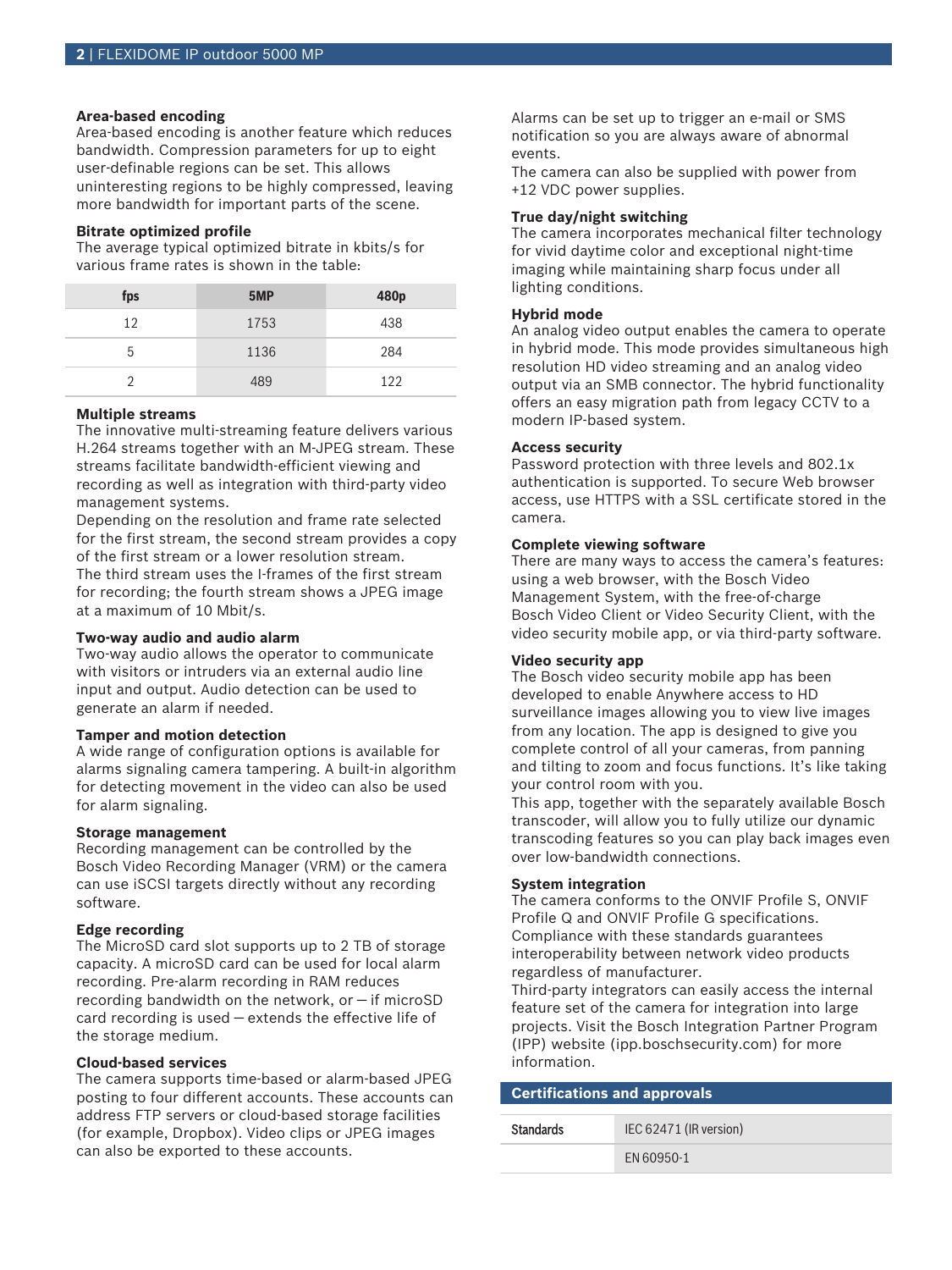|                            | UL 60950-1                          |
|----------------------------|-------------------------------------|
|                            | UL 60950-22                         |
|                            | CAN/CSA-C22.2 NO. 60950-1-03        |
|                            | CAN/CSA-C22.2 NO. 60950-22          |
|                            | EN 50130-4                          |
|                            | EN 50130-5                          |
|                            | FCC Part15 Subpart B, Class B       |
|                            | EMC directive 2004/108/EC           |
|                            | EN 55022 class B                    |
|                            | EN 55024                            |
|                            | AS/NZS CISPR 22 (equal to CISPR 22) |
|                            | ICES-003 Class B                    |
|                            | VCCI J55022 V2/V3                   |
|                            | EN 50121-4                          |
|                            | EN 60950-22                         |
| <b>ONVIF</b><br>compliance | EN 50132-5-2; IEC 62676-2-3         |
| Product<br>certifications  | CE, FCC, UL, cUL, RCM, CB, VCCI     |
| Ingress protection         | IP66, NEMA Type 4X                  |
| Impact protection          | <b>IK10</b>                         |
| <b>Region</b>              | <b>Certification</b>                |

| Region | <b>Certification</b> |             |
|--------|----------------------|-------------|
| Europe | CF                   | Outdoor 5MP |
| USA    | UL                   | Outdoor 5MP |

# **Installation/configuration notes**



# *Dimensions mm (inch)*

# **Parts included**

- Camera
- Screw kit
- Desiccant
- Conduit adapter kit
- Installation documentation

# **Technical specifications**

| <b>Power</b>        |                                                       |
|---------------------|-------------------------------------------------------|
| Input voltage       | $+12$ VDC or<br>Power-over-Ethernet (48 VDC nominal)  |
| Power consumption   | $3.8 W$ max.<br>6.3 W max. (IR version)               |
| PoF                 | IEEE 802.3af (802.3at Type 1)<br>Power level: Class 2 |
|                     |                                                       |
| <b>Sensor</b>       |                                                       |
| <b>Type</b>         | 1/3-inch CMOS                                         |
| Total sensor pixels | 2592 x 1944                                           |
|                     |                                                       |

# **Video performance - Sensitivity**

Sensitivity – (3200K, reflectivity 89%, F1.3, 30IRE)

| • Color             | $0.35$ $\mathsf{k}$ |
|---------------------|---------------------|
| Mono<br>$\bullet$ . | $0.05$ $\mathsf{k}$ |
| $\cdot$ With IR     | 0.0 <sub>x</sub>    |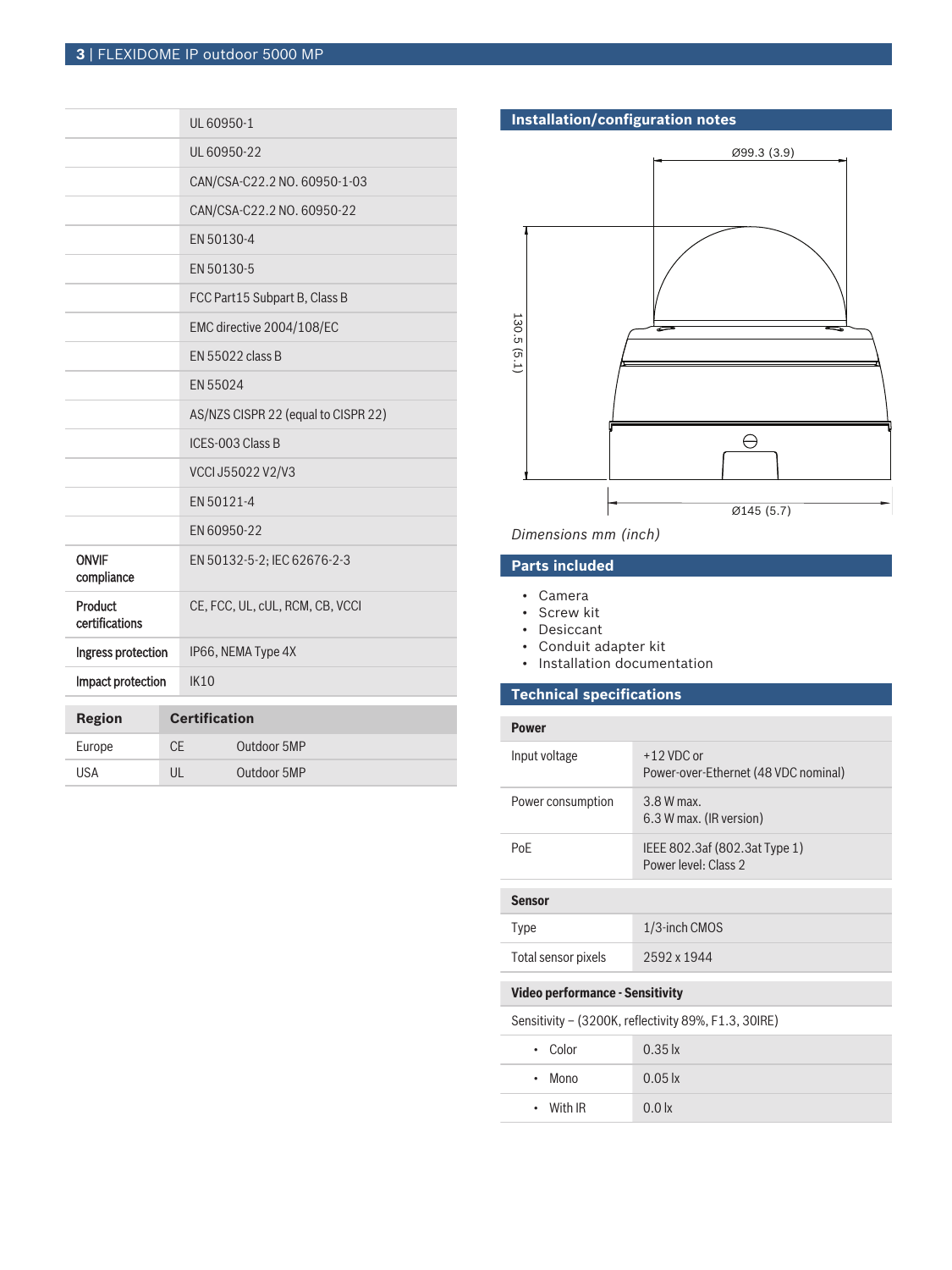**Contract Contract Contract** 

| Video performance - Dynamic range |                                                                                                                            |
|-----------------------------------|----------------------------------------------------------------------------------------------------------------------------|
| Dynamic range                     | 81 dB Wide Dynamic Range (WDR)                                                                                             |
| <b>Video streaming</b>            |                                                                                                                            |
| Video compression                 | H.264 (MP); M- JPEG                                                                                                        |
| <b>Streaming</b>                  | Multiple configurable streams in H.264 and M-<br>JPEG, configurable frame rate and bandwidth.<br>Regions of Interest (ROI) |
| Overall IP Delay                  | Min. 300 ms, Max. 850 ms                                                                                                   |
| <b>GOP structure</b>              | IP                                                                                                                         |
| <b>Encoding interval</b>          | 1 to 12 fps                                                                                                                |
| <b>Encoding regions</b>           | Up to 8 areas with encoder quality settings per<br>area                                                                    |
| <b>Video resolution</b>           |                                                                                                                            |
| 5MP (4:3)                         | 2592 x 1944                                                                                                                |
| 1.5MP(4:3)                        | 1440 x 1080                                                                                                                |
| 0.8MP(4:3)                        | 1024 x 768                                                                                                                 |
| VGA                               | 640 x 480                                                                                                                  |
| QVGA                              | 320 x 240                                                                                                                  |
| <b>Video functions</b>            |                                                                                                                            |
| Day/Night                         | Color, Monochrome, Auto                                                                                                    |
| Adjustable picture<br>settings    | Contrast, Saturation, Brightness                                                                                           |
| <b>White Balance</b>              | 4 automatic modes, manual mode and<br>measure                                                                              |
| Shutter                           | Automatic Electronic Shutter (AES);<br>Fixed (1/12 to 1/15000) selectable;<br>Default shutter                              |
| <b>Backlight</b><br>compensation  | On/off                                                                                                                     |
| Noise reduction                   | Intelligent Dynamic Noise Reduction with<br>separate temporal and spatial adjustments                                      |
| Contrast<br>enhancement           | On/off                                                                                                                     |
| Sharpness                         | Sharpness enhancement level selectable                                                                                     |
| Intelligent defog                 | Intelligent Defog automatically adjusts<br>parameters for best picture in foggy or misty<br>scenes (switchable)            |
| <b>Privacy Masking</b>            | Eight independent areas, fully programmable                                                                                |
| <b>Video Analysis</b>             | MOTION+                                                                                                                    |
| Other functions                   | Image mirror, Image flip, Pixel counter, Video<br>watermarking, Display stamping, Scene<br>modes, Location                 |

| <b>Night vision (IR version only)</b> |                                                                                                                                               |
|---------------------------------------|-----------------------------------------------------------------------------------------------------------------------------------------------|
| Distance                              | 15 m (50 ft)                                                                                                                                  |
| LED                                   | 10 LED high efficiency array, 850 nm                                                                                                          |
| IR intensity                          | Adjustable                                                                                                                                    |
| <b>Optical</b>                        |                                                                                                                                               |
| Lens type                             | 3 to 10 mm Automatic Varifocal (AVF) lens, IR<br>corrected<br>DC Iris $F1.3 - 360$                                                            |
| Lens mount                            | Board mounted                                                                                                                                 |
| Adjustment                            | Motorized zoom/focus                                                                                                                          |
| Iris control                          | Automatic iris control                                                                                                                        |
| Day/Night                             | Switched mechanical IR filter                                                                                                                 |
| Horizontal field of<br>view           | $27.8^{\circ} - 86.8^{\circ}$                                                                                                                 |
| Vertical field of view                | $20.8^\circ - 63.4^\circ$                                                                                                                     |
| Input/output                          |                                                                                                                                               |
| Analog video out                      | SMB connector, CVBS (PAL/NTSC), 1 Vpp,<br>75 Ohm                                                                                              |
| Audio line in                         | 0.707 Vrms max, 10 kOhm typical, jack<br>connector                                                                                            |
| Audio line out                        | 0.707 Vrms at 16 Ohm typical, jack connector                                                                                                  |
| Alarm input                           | 1 input                                                                                                                                       |
| Alarm input<br>activation             | Short or DC 5V activation                                                                                                                     |
| Alarm output                          | 1 output                                                                                                                                      |
| Alarm output voltage                  | 30 VDC, max. load 0.5 A                                                                                                                       |
| Ethernet                              | <b>RJ45</b>                                                                                                                                   |
| <b>Audio streaming</b>                |                                                                                                                                               |
| Standard                              | G.711, 8 kHz sampling rate<br>L16, 16 kHz sampling rate<br>AAC-LC, 48 kbps at 16 kHz sampling rate<br>AAC-LC, 80 kbps at 16 kHz sampling rate |
| Signal-to-Noise Ratio                 | $>50$ dB                                                                                                                                      |
| <b>Audio Streaming</b>                | Full-duplex / half duplex                                                                                                                     |
| <b>Local storage</b>                  |                                                                                                                                               |
| <b>Internal RAM</b>                   | 10 s pre-alarm recording                                                                                                                      |
| Memory card slot                      | Supports up to 32 GB microSDHC / 2 TB<br>microSDXC card. (An SD card of Class 6 or<br>higher is recommended for HD recording)                 |
| Recording                             | Continuous recording, ring recording. alarm/<br>events/schedule recording                                                                     |
|                                       |                                                                                                                                               |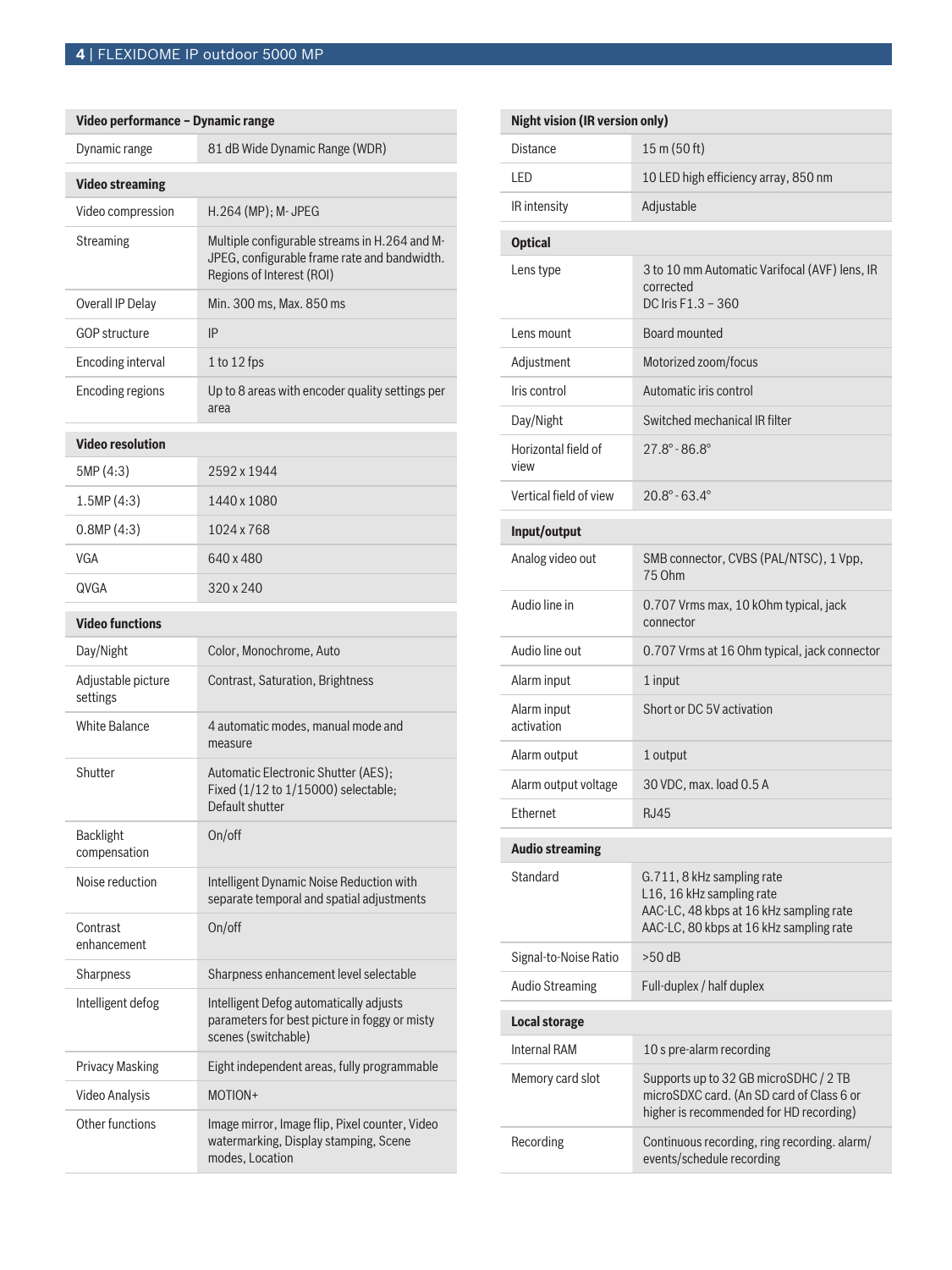#### **Software**

| Unit discovery                           | <b>IP Helper</b>                                                                                                                                                                                                                                                                                                                                             |
|------------------------------------------|--------------------------------------------------------------------------------------------------------------------------------------------------------------------------------------------------------------------------------------------------------------------------------------------------------------------------------------------------------------|
| Unit configuration                       | Via web browser or Configuration Manager                                                                                                                                                                                                                                                                                                                     |
| Firmware update                          | Remotely programmable                                                                                                                                                                                                                                                                                                                                        |
| Software viewing                         | Web browser:<br>Video Security Client;<br>Video Security App;<br>Bosch Video Management System;<br><b>Bosch Video Client:</b><br>or third party software                                                                                                                                                                                                     |
| Latest firmware and<br>software          | http://downloadstore.boschsecurity.com/                                                                                                                                                                                                                                                                                                                      |
| <b>Network</b>                           |                                                                                                                                                                                                                                                                                                                                                              |
| Protocols                                | IPv4, IPv6, UDP, TCP, HTTP, HTTPS, RTP/<br>RTCP, IGMP V2/V3, ICMP, ICMPv6, RTSP,<br>FTP, Telnet, ARP, DHCP, APIPA (Auto-IP, link<br>local address), NTP (SNTP), SNMP (V1, MIB-<br>II), 802.1x, DNS, DNSv6, DDNS<br>(DynDNS.org, selfHOST.de, no-ip.com),<br>SMTP, iSCSI, UPnP (SSDP), DiffServ (QoS),<br>LLDP, SOAP, Dropbox, CHAP, digest<br>authentication |
| Encryption                               | TLS 1.2, SSL, DES, 3DES                                                                                                                                                                                                                                                                                                                                      |
| Ethernet                                 | 10/100 Base-T, auto-sensing, half/full duplex                                                                                                                                                                                                                                                                                                                |
| Connectivity                             | Auto-MDIX                                                                                                                                                                                                                                                                                                                                                    |
| Interoperability                         | ONVIF Profile S; ONVIF Profile G; ONVIF<br>Profile Q<br>GB/T 28181                                                                                                                                                                                                                                                                                           |
| <b>Mechanical</b>                        |                                                                                                                                                                                                                                                                                                                                                              |
| 3-axis adjustment<br>(pan/tilt/rotation) | 350° / 130° / 330°                                                                                                                                                                                                                                                                                                                                           |
| <b>Dimensions</b>                        | Diameter: 145 mm (5.71 in)<br>Height: 131 mm (5.14 in)                                                                                                                                                                                                                                                                                                       |
| Weight                                   | $1102$ g $(2.43$ lb) approx.                                                                                                                                                                                                                                                                                                                                 |
| Color                                    | RAL 9004, RAL 9010                                                                                                                                                                                                                                                                                                                                           |
| <b>Environmental</b>                     |                                                                                                                                                                                                                                                                                                                                                              |
| Operating<br>temperature                 | -40 °C to +50 °C (-40 °F to +122 °F) for<br>continuous operation;<br>-34 °C to +74 °C (-30 °F to +165 °F)<br>according to NEMA TS 2-2003 (R2008),<br>para 2.1.5.1 using fig. 2.1 test profile                                                                                                                                                                |
| Storage temperature                      | -40 °C to +70 °C (-40 °F to +158 °F)                                                                                                                                                                                                                                                                                                                         |
| Humidity                                 | 20% to 90% relative humidity (non<br>condensing)                                                                                                                                                                                                                                                                                                             |

# **Ordering information**

### **FLEXIDOME IP outdoor 5000 MP**

Vandal-resistant IP dome camera for outdoor MP surveillance. Automatic Varifocal 3 to 10 mm f1.3 lens; IP66; IK10; IDNR; day/night; H.264 quad-streaming; cloud services; motion/tamper/audio detection; 5MP Order number **NDN-50051-A3**

# **FLEXIDOME IP outdoor 5000 IR**

Vandal-resistant IP dome camera for outdoor MP surveillance. Automatic Varifocal 3 to 10 mm f1.3 lens; IP66; IK10; IDNR ; day/night; H.264 quad-streaming; cloud services; motion/tamper/audio detection; 5MP; infrared

Order number **NDI-50051-A3**

# **Accessories**

# **NDA-LWMT-DOME Dome Wall Mount**

Sturdy wall L-shaped bracket for dome cameras Order number **NDA-LWMT-DOME**

## **VDA-WMT-AODOME Outdoor Wall Mount**

Sturdy outdoor wall mount bracket for dome cameras (Ø166 mm)

Order number **VDA-WMT-AODOME**

#### **VDA-PMT-AODOME Outdoor Pipe Mount**

Sturdy outdoor pipe mount bracket for dome cameras (Ø166 mm)

Order number **VDA-PMT-AODOME**

# **LTC 9213/01 Pole Mount Adapter**

Flexible pole mount adapter for camera mounts (use together with the appropriate wall mount bracket). Max. 9 kg (20 lb); 3 to 15 inch diameter pole; stainless steel straps

Order number **LTC 9213/01**

# **NDA-FMT-DOME In-ceiling mount**

In-ceiling flush mounting kit for dome cameras (Ø157 mm) Order number **NDA-FMT-DOME**

# **NDA-ADT4S-MINDOME 4S Surface Mount Box**

Surface mount box (Ø145 mm / Ø5.71 in) for dome cameras (use together with the appropriate dome adapter bracket).

Order number **NDA-ADT4S-MINDOME**

# **Monitor/DVR Cable SMB 0.3M**

0.3 m (1 ft) analog cable, SMB (female) to BNC (female) to connect camera to coaxial cable Order number **NBN-MCSMB-03M**

# **Monitor/DVR Cable SMB 3.0M**

3 m (9 ft) analog cable, SMB (female) to BNC (male) to connect camera to monitor or DVR Order number **NBN-MCSMB-30M**

# **IP66 I/O Cable**

An IP66 certified cable for easy waterproof installation Order number **NDN-IOC-30M**